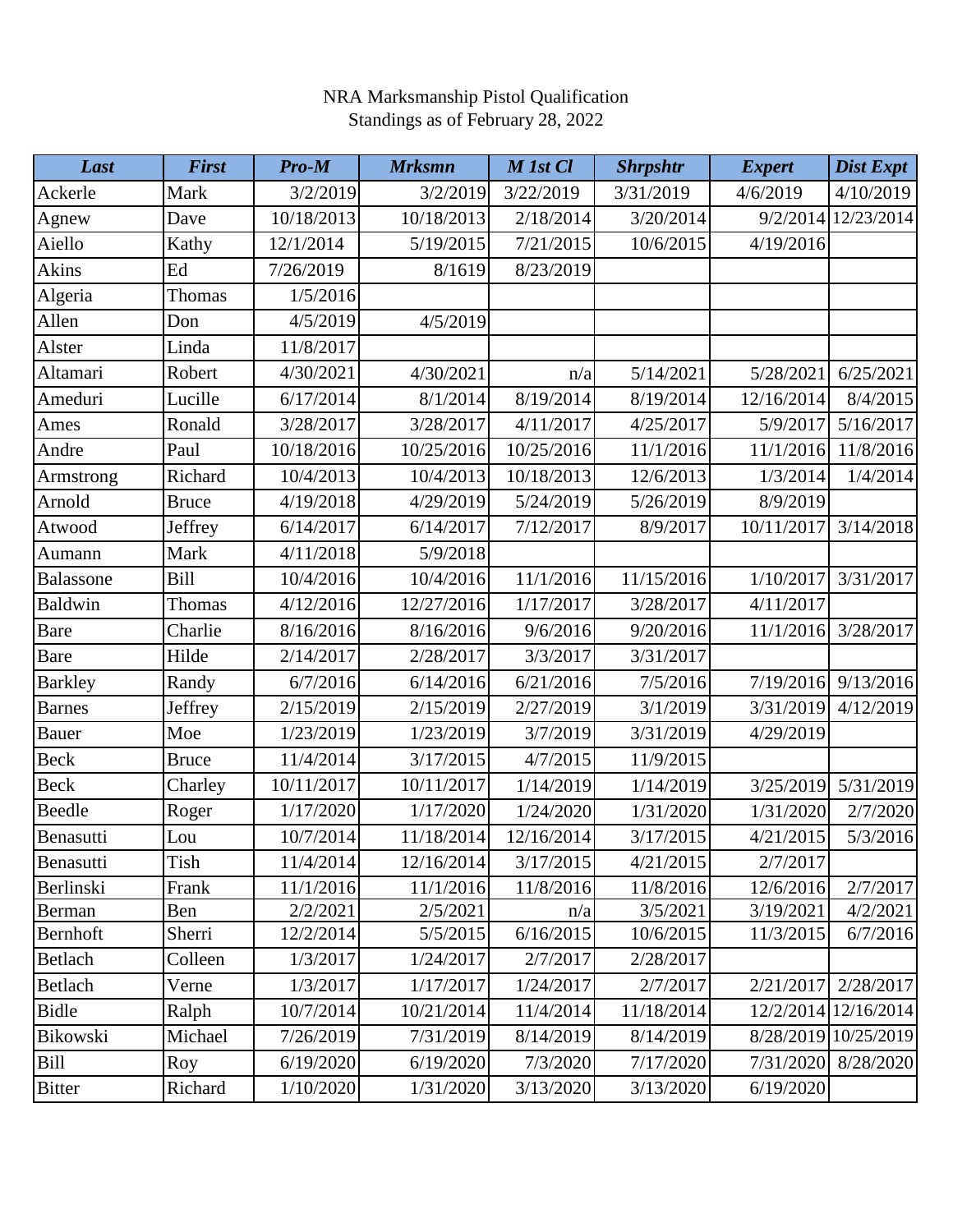| Last            | <b>First</b> | Pro-M      | <b>Mrksmn</b> | M 1st Cl   | <b>Shrpshtr</b> | <b>Expert</b> | Dist Expt  |
|-----------------|--------------|------------|---------------|------------|-----------------|---------------|------------|
| Blanchard       | Keith        | 6/13/2018  | 6/13/2018     | 7/25/2018  | 7/25/2018       | 11/14/2018    |            |
| <b>Blaser</b>   | Gary         | 5/17/2019  | 5/24/2019     | 5/24/2019  | 5/31/2019       | 6/7/2019      | 7/5/2019   |
| <b>Blatti</b>   | Michael      | 3/31/2017  | 4/7/2017      | 4/11/2017  | 4/18/2017       | 8/9/2017      | 10/11/2017 |
| Blau            | Lynder       | 1/10/2017  | 1/17/2017     | 1/24/2017  | 1/24/2017       | 2/28/2017     |            |
| Blau            | Mitchell     | 5/3/2016   | 5/3/2016      | 5/17/2016  | 5/17/2016       | 6/14/2016     | 6/21/2016  |
| <b>Blocker</b>  | Hank         | 7/12/2017  | 8/9/2017      |            |                 |               |            |
| Blumenschien    | Randy        | 8/18/2015  | 9/15/2015     | 11/3/2015  | 11/17/2015      |               |            |
| <b>Bohrer</b>   | Larry        | 3/8/2019   | 3/8/2019      | 3/27/2019  | 3/27/2019       | 4/8/2019      | ########   |
| Boman           | Larry        | 7/12/2016  | 7/19/2016     | 8/9/2016   | 2/20/2019       |               |            |
| Bondoc          | Atilano      | 2/21/2017  |               |            |                 |               |            |
| <b>Booth</b>    | James        | 7/5/2019   | 7/5/2019      | 10/11/2019 | 7/31/2020       | 8/14/2020     | 8/28/2020  |
| Bordoni         | Kathy        | 2/4/2014   | 3/4/2014      | 4/4/2014   | 4/15/2015       | 5/6/2014      | 6/3/2014   |
| <b>Bovelsky</b> | Mark         | 3/31/2017  | 5/5/2017      | 6/14/2017  | 7/12/2017       | 12/13/2017    | 7/5/2019   |
| <b>Bracken</b>  | John         | 5/3/2019   |               |            |                 |               |            |
| <b>Brackx</b>   | George       | 2/19/2019  | 2/19/2019     | 5/11/2019  |                 |               |            |
| <b>Brady</b>    | Ray          | 7/21/2015  | 2/9/2016      | 2/16/2016  | 6/14/2016       | 6/14/2016     | 7/5/2016   |
| <b>Bragg</b>    | Robert       | 11/18/2014 | 12/2/2014     | 1/6/2015   | 1/20/2015       | 2/3/2015      |            |
|                 |              |            |               |            |                 |               |            |
| <b>Brindle</b>  | William      | 2/14/2018  | 2/14/2018     | 3/14/2018  | 4/11/2018       | 1/30/2019     | 2/22/2019  |
| <b>Bryan</b>    | Wayne        | 6/14/2017  | 7/12/2017     | 8/9/2017   | 12/13/2017      |               |            |
| <b>Burgess</b>  | Wayne        | 5/31/2019  | 5/31/2019     | 6/21/2019  | 8/28/2019       | 8/28/2019     | ########   |
| Burigana        | Edward       | 3/3/2017   | 5/5/2017      | 5/5/2017   |                 |               |            |
| <b>Buuck</b>    | <b>Bryce</b> | 11/9/2015  | 11/17/2015    | 12/8/2015  | 12/15/2015      | 4/19/2016     | 5/17/2016  |
| Cadwell         | Larry        | 6/2/2015   | 6/16/2015     | 7/7/2015   | 7/21/2015       | 8/18/2015     |            |
| Caminez         | Phillip      | 9/15/2021  | 11/19/2021    | n/a        | 12/31/2021      |               |            |
| Canger          | Mike         | 8/14/2020  | 8/28/2020     | 9/11/2020  | 9/25/2020       |               |            |
| Carter          | Raymond      | 1/10/2017  | 2/7/2017      | 2/28/2017  | 3/21/2017       | 3/14/2018     |            |
| Carts           | Judith       | 10/4/2016  | 12/20/2016    | 1/10/2017  | 3/3/2017        |               |            |
| Carver          | Kirk         | 4/21/2015  | 4/21/2015     | 6/2/2015   | 7/27/2015       | 11/3/2015     | 1/5/2016   |
| Carville        | Richard      | 9/15/2015  | 9/15/2015     | 3/3/2017   | 5/5/2017        | 7/12/2017     |            |
| Castanza        | Jan          | 2/6/2019   |               |            |                 |               |            |
| Cataldo         | Tom          | 4/7/2015   | 4/21/2015     | 5/5/2015   | 8/18/2015       | 9/1/2015      |            |
| Chiappetta      | Connie       | 6/14/2016  |               |            |                 |               |            |
| Chislak         | Walter       | 6/17/2014  | 6/17/2014     | 7/15/2014  | 8/5/2014        |               |            |
| Christopher     | Richard      | 5/31/2019  | 5/31/2019     | 6/28/2019  | 7/12/2019       | 7/12/2019     | 8/9/2019   |
| Cingel          | Gary         | 1/31/2019  | 2/4/2019      | 2/21/2019  | 2/28/2019       | 4/9/2019      |            |
| Cintron         | Jim          | 7/12/2017  | 7/12/2017     | 10/11/2017 | 10/11/2017      | 11/8/2017     |            |
| Civera          | Thomas       | 7/19/2016  |               |            |                 |               |            |
| Cochran         | Robert       | 1/11/2019  | 1/11/2019     | 1/29/2019  | 1/29/2019       | 2/6/2019      | 5/3/2019   |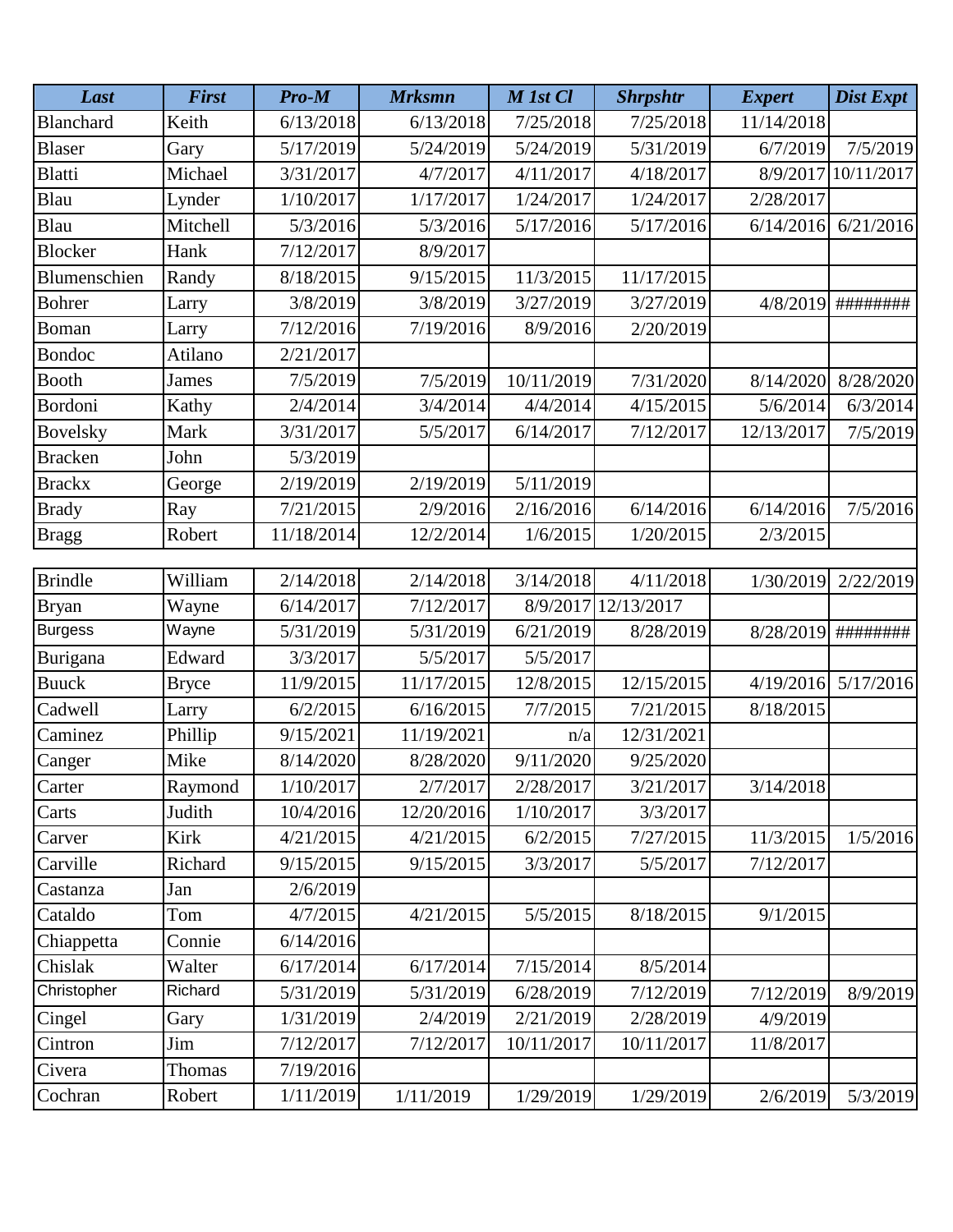| Last           | <b>First</b>   | Pro-M      | <b>Mrksmn</b> | M 1st Cl            | <b>Shrpshtr</b> | <b>Expert</b>        | <b>Dist Expt</b> |
|----------------|----------------|------------|---------------|---------------------|-----------------|----------------------|------------------|
| Codoner        | Armand         | 5/5/2015   | 5/5/2015      | 6/2/2015            | 6/16/2015       | 7/7/2015             | 08/18/15         |
| Colligan       | Mary           | 5/3/2019   | 5/8/2019      | 6/7/2019            | 6/21/2019       | 6/28/2019            | 07/05/19         |
| Colligan       | Scott          | 1/10/2018  | 2/14/2018     | 3/14/2018           |                 | 4/11/2018 12/31/2018 | 03/03/19         |
| Cope           | ${\rm Jon}$    | 12/8/2015  | 12/8/2015     | 12/8/2015           | 11/29/2019      | 12/6/2019            | 01/10/20         |
| Cordova        | Fred           | 2/1/2019   | 2/4/2019      | 2/21/2019           | 2/23/2019       | 2/27/2019            | 03/07/19         |
| Cote           | Ronald         | 10/25/2016 | 10/25/2016    | 11/8/2016           | 11/22/2016      | 1/3/2020             | 01/17/20         |
| Cottrell       | David          | 7/5/2016   | 10/4/2016     | 10/25/2016          | 12/6/2016       | 3/14/2017            |                  |
| Creasey        | Greg           | 2/21/2017  |               |                     |                 |                      |                  |
| Crews          | <b>James</b>   | 3/21/2017  | 6/14/2017     | 7/12/2017           | 8/9/2017        | 3/14/2018            | 04/11/18         |
| Critchlow      | Richard        | 11/18/2014 | 11/18/2014    | 12/16/2014          | 1/6/2015        | 3/3/2015             | 11/03/15         |
| Cross          | Wayne          | 1/17/2017  | 2/14/2017     | 2/28/2017           | 3/14/2017       | 4/25/2017            | 05/03/19         |
| Croughwell     | Jennifer       | 7/30/2021  | 8/13/2021     | n/a                 | 9/10/2021       | 11/5/2021            | 02/11/22         |
| <b>DaCorte</b> | Eugene         | 1/10/2017  | 1/17/2017     | 1/17/2017           | 2/14/2017       | 3/3/2017             | 03/03/17         |
| Davio          | Peter          | 2/4/2014   | 2/12/2014     | 4/4/2014            | 3/1/2016        | 4/5/2016             | 01/10/18         |
| Davis          | Eugene         | 9/1/2015   | 9/15/2015     | 11/17/2015          | 12/8/2015       | 1/12/2016            |                  |
| Davis          | <b>Barbara</b> | 4/26/2019  |               |                     |                 |                      |                  |
| Davis          | Thomas         | 4/19/2019  | 5/17/2019     |                     |                 |                      |                  |
| De La Vergne   | Ed             | 12/12/2018 | 12/12/2018    | 2/18/2019           | 2/18/2019       | 3/10/2019            | 05/03/19         |
| Dee            | Marty          | 11/14/2014 | 7/7/2015      | 9/1/2015            | 10/20/2015      | 11/9/2015            | 02/02/16         |
| DeLessio       | Joseph         | 3/1/2016   | 3/8/2016      | 5/3/2016            | 6/5/2019        | 8/30/2019            |                  |
| Demereau       | Charles        | 5/24/2019  |               |                     |                 |                      |                  |
| DiBuono        | Tom            | 10/10/2018 | 10/10/2018    | 12/12/2018 1/9/2019 |                 | 1/17/2019            | 04/19/19         |
| Dill           | <b>Bruce</b>   | 2/18/2014  | 2/18/2014     | 3/4/2014            | 3/4/2014        | 9/2/2014             | 09/02/14         |
| <b>Dollins</b> | James          | 2/16/2016  | 2/16/2016     | 3/15/2016           | 4/5/2016        | 4/12/2016            | 01/03/17         |
| Donk           | Richard        | 10/6/2019  | 10/6/2019     |                     |                 |                      |                  |
| Doscher        | Crile          | 2/11/2019  | 2/11/2019     | 3/12/2019           | 3/14/2019       | 3/30/2019            | 04/12/19         |
| Doyle          | Stuart         | 2/7/2017   | 2/14/2017     | 2/28/2017           | 3/3/2017        | 3/14/2017            |                  |
| <b>DuBose</b>  | Wayne          | 9/12/2018  | 11/14/2018    | 11/14/2018          | 1/10/2019       | 8/16/2019            |                  |
| Dulieu         | John           | 5/5/2017   | 5/5/2017      | 5/16/2017           | 6/14/2017       | 7/12/2017            | 10/11/17         |
| Dunn           | <b>James</b>   | 7/12/2016  | 8/2/2016      | 8/9/2016            | 10/11/2016      | 10/11/2016           | 10/25/2016       |
| Dunn           | Jim            | 6/14/2017  | 8/9/2017      | 10/11/2017          | 11/8/2017       | 3/25/2019            | 6/28/2019        |
| Dunn           | <b>Barbara</b> | 8/9/2016   | 9/13/2016     | 10/25/2016          | 10/25/2016      | 12/20/2016           |                  |
| Dunstan        | Floyd          | 9/20/2013  | 9/23/2013     | 9/24/2013           | 9/26/2013       | 9/27/2013            | 9/27/2013        |
| Dye            | George         | 1/3/2017   | 1/17/2017     | 2/21/2017           | 3/31/2017       | 1/15/2019            | 3/25/2019        |
| Dye            | Lois           | 1/17/2017  | 1/17/2017     | 3/28/2017           | 8/9/2017        | 1/29/2019            | 3/26/2019        |
| Eberhardt      | Michael        | 1/10/2018  |               |                     |                 |                      |                  |
| Ebert          | Ted            | 1/19/2016  | 3/15/2016     | 4/5/2016            | 4/12/2016       | 9/6/2016             | 9/13/2016        |
| Ebertz         | Peter          | 10/7/2014  | 11/18/2014    | 2/3/2015            | 3/17/2015       | 4/21/2015            |                  |
| Edwards        | Robin          | 10/4/2019  | 10/11/2019    | 10/18/2019          | 11/8/2019       | 11/8/2019            | ########         |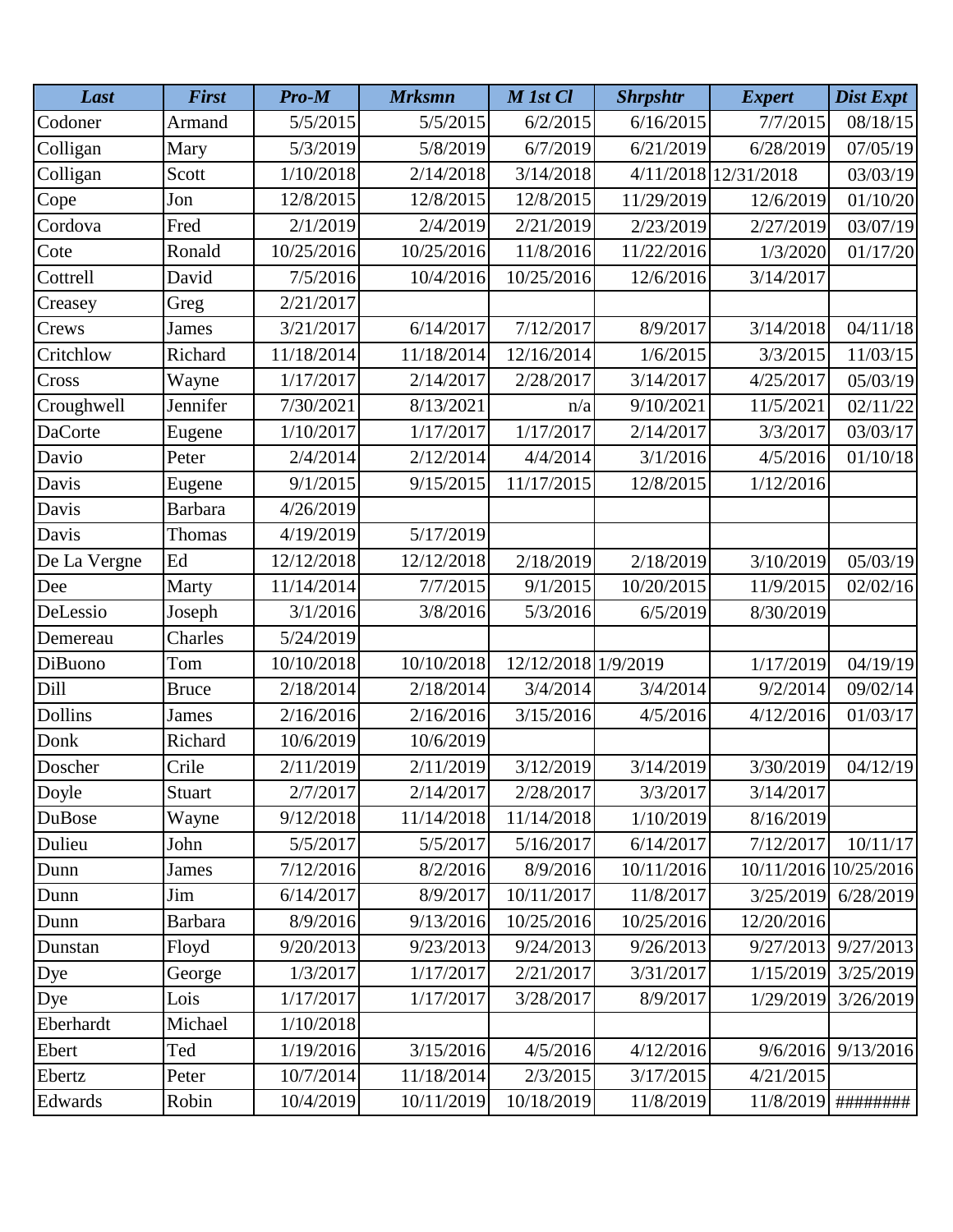| Last          | <b>First</b> | Pro-M      | <b>Mrksmn</b> | M 1st Cl   | <b>Shrpshtr</b> | <b>Expert</b>         | <b>Dist Expt</b> |
|---------------|--------------|------------|---------------|------------|-----------------|-----------------------|------------------|
| Ehart         | Daniel       | 4/19/2016  | 11/1/2016     | 11/8/2017  | 2/14/2018       | 4/19/2019             | 3/19/2021        |
| Ehman         | Rodney       | 5/9/2017   | 6/14/2017     | 6/14/2017  | 7/12/2017       | 7/12/2017             |                  |
| Eich          | Edwin        | 8/2/2016   | 9/13/2016     | 9/20/2016  | 10/18/2016      | 3/28/2017             | 4/25/2017        |
| Ellsworth     | Ronald       | 9/16/2014  | 10/21/2014    | 10/21/2014 | 1/20/2015       | 3/3/2015              | 2/7/2017         |
| Eveson        | Richard      | 11/18/2014 | 11/18/2014    | 12/2/2014  | 12/16/2014      | 1/6/2015              | 3/17/2015        |
| Fagan         | Pat          | 11/22/2019 | 12/13/2019    | 12/27/2019 | 1/3/2020        | 1/24/2020             | 2/21/2020        |
| Farina        | Tony         | 11/22/2016 | 12/6/2016     | 12/6/2016  | 12/13/2016      | 12/20/2016 12/27/2016 |                  |
| Farrell       | Mary         | 10/7/2014  | 10/21/2014    | 11/4/2014  | 11/18/2014      | 12/20/2014            | 3/17/2015        |
| Farwell       | Robert       | 10/11/2016 | 10/18/2016    | 10/25/2016 | 11/15/2016      | 3/3/2017              | 4/11/2017        |
| Fassbender    | William      | 2/14/2018  | 2/14/2018     |            |                 |                       |                  |
| Fink          | Kayla        | 6/21/2016  | 7/5/2016      | 7/12/2016  | 8/2/2016        |                       |                  |
| Fisher        | Jerry        | 7/21/2015  | 8/18/2015     | 9/1/2015   |                 |                       |                  |
| Fitzsimmons   | Robert       | 3/14/2018  | 3/14/2018     | 4/11/2018  |                 |                       |                  |
| Fitzwater     | Gerald       | 10/18/2013 |               |            |                 |                       |                  |
| Flaherty      | William      | 3/14/2018  | 4/11/2018     | 4/11/2018  | 6/13/2018       | 6/13/2018             | 7/25/2018        |
| Flasch        | Mike         | 7/7/2015   | 7/7/2015      | 8/4/2015   | 8/4/2015        | 8/18/2015             |                  |
| Forsythe      | <b>Burt</b>  | 10/6/2015  | 10/6/2015     | 10/20/2015 | 12/15/2015      | 1/5/2016              |                  |
| Fraser        | Nancy        | 9/1/2015   | 10/6/2015     | 10/20/2015 | 8/17/2019       |                       |                  |
| Fraser        | Donald       | 8/18/2015  | 9/15/2015     | 9/15/2015  | 10/6/2015       | 10/20/2015            | 6/19/2019        |
| Frigo         | Thomas       | 4/4/2019   | 4/10/2019     | 6/4/2019   | 6/5/2019        | 10/18/2019            |                  |
| Fuller        | Stuart       | 3/1/2016   | 4/19/2016     | 7/12/2016  |                 |                       |                  |
| Galloway      | Charles      | 5/31/2019  | 5/31/2019     | 6/7/2019   | 6/7/2019        | 6/14/2019             | 6/19/2019        |
| Garlett       | Jerry        | 1/24/2017  | 2/7/2017      | 2/14/2017  | 2/28/2017       |                       |                  |
| Garrison      | John         | 1/17/2020  | 1/17/2020     | 2/14/2020  | 2/28/2020       | 2/28/2020             | 6/19/2020        |
| Garrow        | Lew          | 10/18/2013 | 10/18/2013    | 10/30/2013 | 2/18/2014       | 3/4/2014              | 4/15/2014        |
| Getz          | Tom          | 4/1/2019   | 4/2/2019      | 4/8/2019   | 4/16/2018       |                       |                  |
| Giesemann     | Ty           | 2/14/2018  | 2/14/2018     |            |                 |                       |                  |
| Giunta        | John         | 12/15/2015 | 1/19/2016     | 2/9/2016   | 2/16/2016       | 3/8/2016              | 3/15/2016        |
| Glanz         | Daniel       | 3/6/2020   | 3/6/2020      | 8/14/2020  | 8/14/2020       | 8/28/2020             | 9/11/2020        |
| Gomolsky      | Jerry        | 6/14/2017  |               |            |                 |                       |                  |
| Goodsell      | Wallace      | 8/18/2015  |               |            |                 |                       |                  |
| Gorlick-Asmus | Wayne        | 6/2/2015   | 5/5/2015      | 6/16/2015  | 6/16/2015       | 11/3/2015             | 12/1/2015        |
| Grant         | Robert       | 11/15/2016 | 11/15/2016    | 12/13/2016 | 12/20/2016      | 1/17/2017             | 2/14/2017        |
| Grant         | Kenneth      | 6/2/2015   | 9/1/2015      | 9/15/2015  | 11/9/2015       | 12/1/2015             | 2/9/2016         |
| Gray          | John         | 1/29/2019  | 2/2/2019      | 2/27/2019  | 4/11/2019       | 4/23/2019             |                  |
| Grayce        | Gerald       | 2/14/2017  | 2/21/2017     | 3/3/2017   | 4/7/2017        |                       |                  |
| Green         | Lee          | 6/13/2018  | 7/25/2018     |            |                 |                       |                  |
| Gulick        | Andrew       | 2/25/2019  | 2/25/2019     | 3/13/2019  | 3/18/2019       |                       |                  |
|               |              |            |               |            |                 |                       |                  |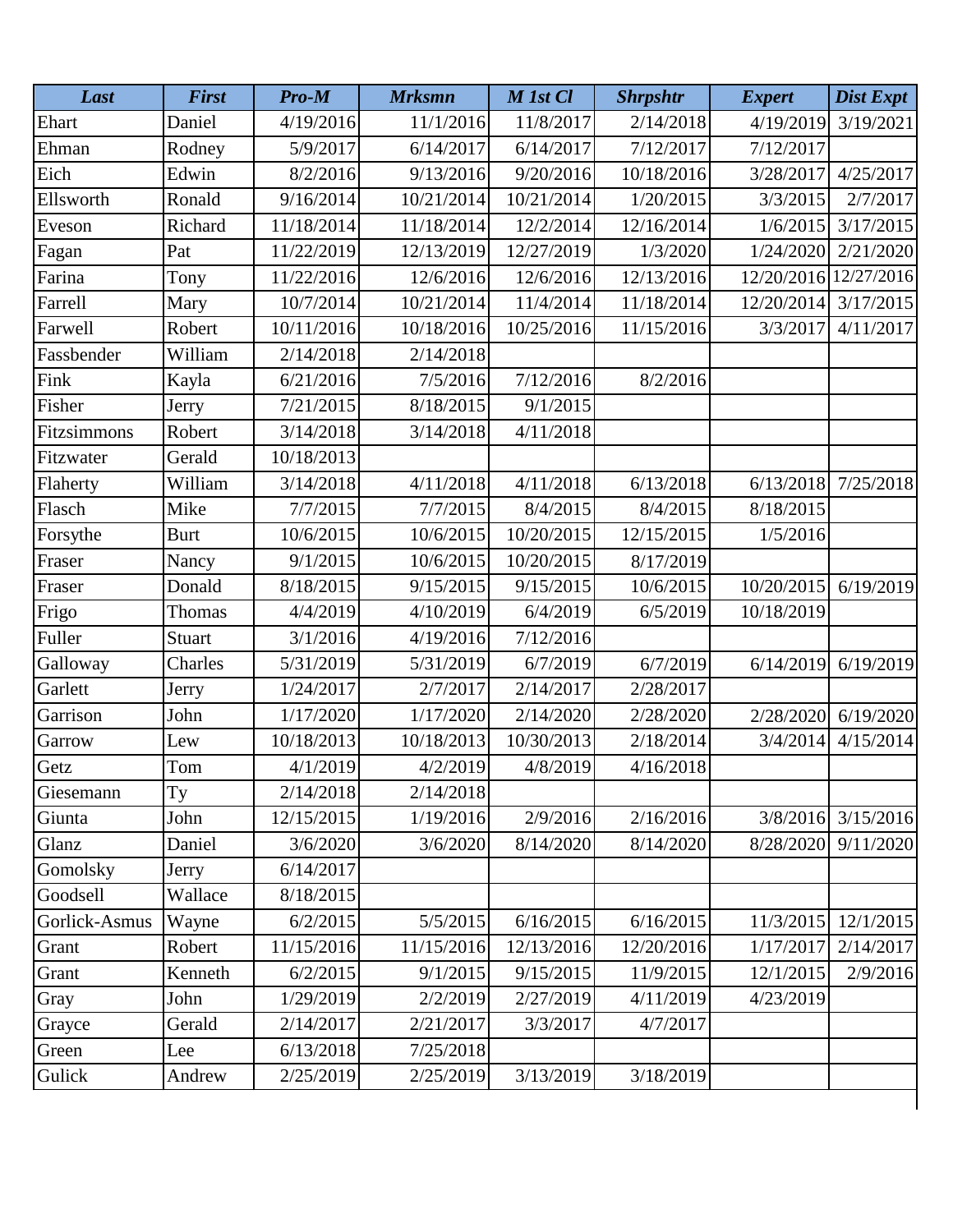| Last       | <b>First</b> | Pro-M      | <b>Mrksmn</b> | M 1st Cl   | <b>Shrpshtr</b> | <b>Expert</b> | <b>Dist Expt</b>     |
|------------|--------------|------------|---------------|------------|-----------------|---------------|----------------------|
| Haas       | Robert       | 2/9/2016   | 4/12/2016     | 6/21/2016  |                 |               |                      |
| Hallaran   | Rita         | 12/20/2016 | 5/9/2017      | 5/16/2017  |                 |               |                      |
| Hamann     | Kenneth      | 12/13/2017 | 12/13/2017    | 1/10/2018  | 2/14/2018       | 4/11/2018     | 2/6/2019             |
| Hanley     | Joseph       | 11/15/2019 | 2/14/2020     | 2/14/2020  |                 |               |                      |
| Hardin     | Roy          | 5/19/2015  | 7/21/2015     | 8/4/2015   | 11/23/2015      | 12/8/2015     |                      |
| Hardin     | Virginia     | 6/16/2015  | 7/21/2015     | 10/20/2015 |                 |               |                      |
| Harmon     | Lee          | 11/4/2014  | 12/2/2014     | 2/3/2015   | 2/3/2015        | 3/3/2015      | 3/17/2015            |
| Harrell    | David        | 8/18/2015  | 9/15/2015     | 10/20/105  | 12/1/2015       | 2/2/2016      | 4/19/2016            |
| Hartley    | Harold       | 2/1/2019   | 2/7/2019      | 2/20/2019  | 3/19/2019       | 8/16/2019     | 9/20/2019            |
| Hartvik    | Allen        | 3/7/2019   | 3/7/2019      | 3/26/2019  | 4/2/2019        | 6/7/2019      | 7/5/2019             |
| Hasnas     | <b>Bruce</b> | 3/21/2017  | 3/28/2017     | 3/31/2017  | 4/11/2017       |               |                      |
| Hearn      | Don          | 1/19/2016  | 2/16/2016     | 5/3/2016   |                 |               |                      |
| Hearn      | Lorna        | 1/19/2016  | 2/16/2016     | 4/19/2016  | 5/17/2016       |               |                      |
| Heideman   | Fred         | 6/3/2014   | 6/3/2014      | 6/17/2014  | 7/1/2014        | 8/19/2014     | 5/5/2015             |
| Held       | Lynda        | 10/18/2016 | 2/7/2017      | 2/14/2017  | 3/14/2017       | 4/18/2017     |                      |
| Held       | <b>Steve</b> | 9/6/2016   | 10/25/2016    | 1/24/2017  | 2/7/2017        | 2/14/2017     | 3/14/2017            |
| Hemphill   | Joseph       | 6/13/2018  | 7/25/2018     | 7/25/2018  | 9/12/2018       | 9/20/2019     |                      |
| Hendryx    | Steve        | 4/11/2018  | 5/9/2018      | 5/9/2018   | 6/13/2018       |               | 9/12/2018 10/10/2018 |
| Hendryx    | Peni         | 4/11/2018  | 6/13/2018     | 9/12/2018  | 10/10/2018      | 1/11/2019     |                      |
| Hipple     | Dick         | 1/29/2014  | 1/29/2014     | 2/4/2014   | 3/4/2014        | 3/18/2014     | 4/4/2014             |
| Hobbs      | Harry        | 8/19/2014  | 8/19/2014     | 8/21/2014  | 9/2/2014        | 11/18/2014    | 12/2/2014            |
| Hobson     | Michael      | 8/2/2016   | 8/2/2016      | 8/16/2016  | 9/6/2016        | 9/6/2016      | 9/13/2016            |
| Holmes     | Michael      | 12/6/2013  | 2/18/2014     | 3/18/2014  | 4/4/2014        | 4/14/2014     | 5/6/2014             |
| Holmes     | John         | 7/12/2016  | 7/12/2016     | 8/2/2016   | 8/2/2016        | 11/8/2016     |                      |
| Hooper     | Robert       | 11/9/2015  |               |            |                 |               |                      |
| Hornbuckle | Raymond      | 2/9/2016   |               |            |                 |               |                      |
| Horsey     | Thomas       | 11/8/2016  | 11/22/2016    | 12/20/2016 | 1/3/2017        | 2/28/2017     | 7/12/2017            |
| Horstmann  | Erica        | 8/16/2016  | 9/20/2016     | 10/25/2016 | 11/15/2016      | 1/10/2017     |                      |
| Horstmann  | Pete         | 8/16/2016  | 9/20/2016     | 11/8/2016  | 11/22/2016      | 12/6/2016     |                      |
| Hostomsky  | Jerry        | 9/10/2021  | 9/10/2021     | n/a        | 9/24/2021       | 10/8/2021     | 11/5/2021            |
| Hubley     | Roger        | 1/3/2020   | 1/10/2020     | 1/10/2020  | 1/17/2020       | 2/21/2020     | #########            |
| Humphries  | Linda        | 1/3/2017   |               |            |                 |               |                      |
| Humphries  | Bill         | 1/3/2017   | 1/3/2017      |            |                 |               |                      |
| Hunt       | Willard      | 3/27/2019  | 3/27/2019     | 4/19/2019  | 4/25/2019       | 5/3/2019      | 5/3/2019             |
| Husar      | Thomas       | 3/14/2018  | 3/14/2018     | 4/11/2018  | 5/9/2018        | 6/13/2018     | 7/25/2018            |
| Hutter     | Stephen      | 7/25/2018  | 7/25/2018     | 7/25/2018  | 10/10/2018      | 2/19/2019     | 7/26/2019            |
| Jacob      | Samuel       | 8/18/2015  | 10/20/2015    | 12/15/2015 | 5/3/2016        |               |                      |
| Jacquin    | Jules        | 7/21/2015  | 7/21/2015     | 9/15/2015  | 10/6/2015       | 11/17/2015    | 1/5/2016             |
|            |              |            |               |            |                 |               |                      |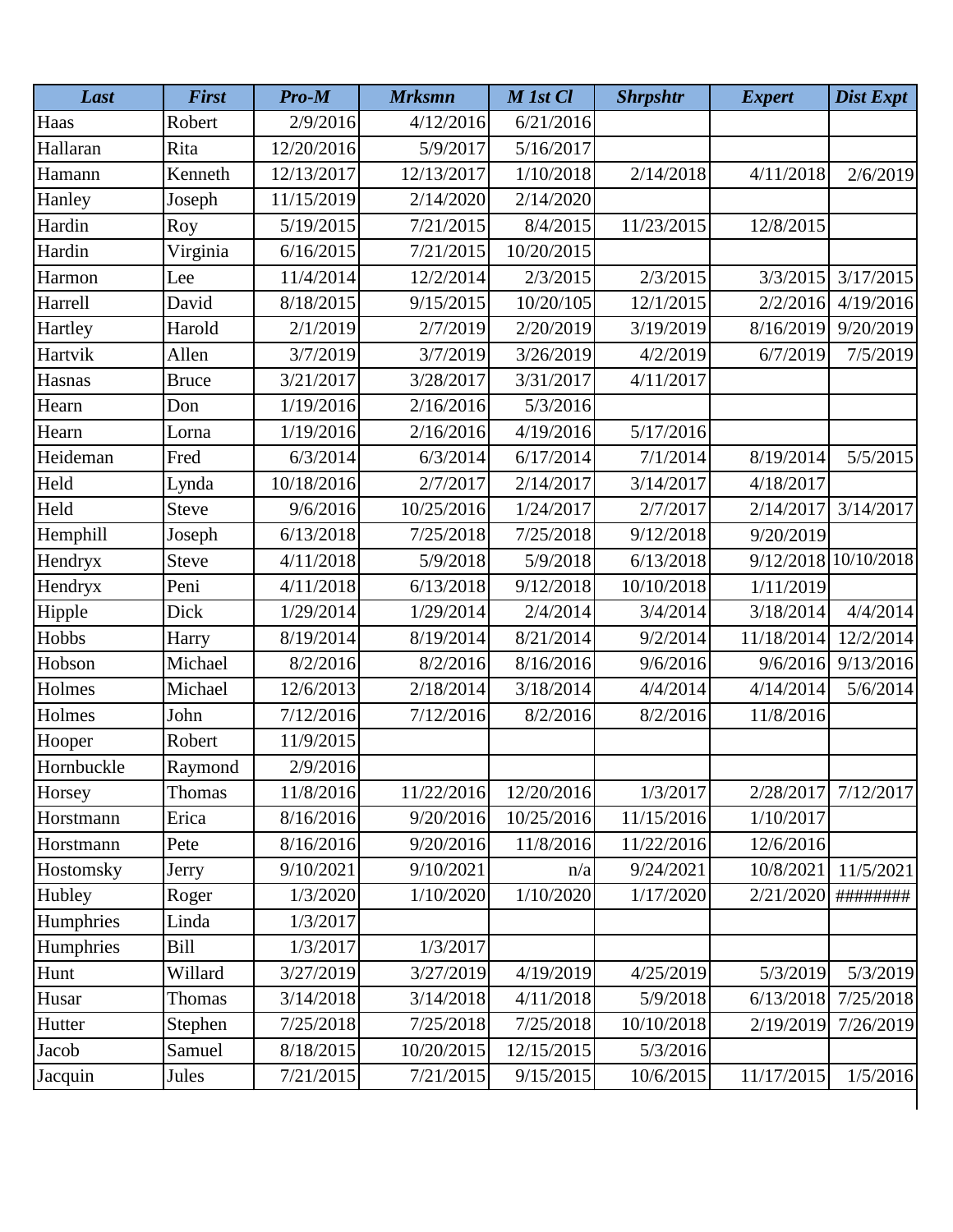| Last         | <b>First</b> | Pro-M      | <b>Mrksmn</b> | M 1st Cl   | <b>Shrpshtr</b> | <b>Expert</b>         | Dist Expt            |
|--------------|--------------|------------|---------------|------------|-----------------|-----------------------|----------------------|
| Jenkins      | Dave         | 6/19/2020  | 7/3/2020      | 7/3/2020   | 7/17/2020       | 7/17/2020             | 7/31/2020            |
| Jansen       | <b>Niels</b> | 6/13/2018  | 7/25/2018     | 7/25/2018  | 10/10/2018      | 11/14/2018            | 5/17/2019            |
| Jessup       | Leonard      | 11/9/2015  | 3/1/2016      | 3/1/2016   | 1/14/2019       | 2/28/2019             |                      |
| Johnston     | Kevin        | 1/15/2021  | 2/5/2021      | n/a        | 2/19/2021       | 3/5/2021              | 3/19/2021            |
| Johnston     | <b>Miles</b> | 8/16/2016  | 9/6/2016      | 9/13/2016  | 9/13/2016       | 9/20/2016             | 11/22/2016           |
| Jones        | Harvey       | 6/5/2015   | 9/15/2015     | 10/6/2015  | 10/20/2015      |                       |                      |
| Jones        | Gary         | 11/4/2014  | 4/21/2015     |            |                 |                       |                      |
| Kagan        | <b>Brian</b> | 11/18/2014 | 12/2/2014     | 12/16/2014 | 1/6/2015        | 1/20/2015             | 2/3/2015             |
| Kage         | Jeff         | 3/1/2016   | 3/1/2016      | 3/8/2016   | 3/15/2016       |                       |                      |
| Kaminski     | Kathleen     | 6/19/2020  | 6/19/2020     | 7/3/2020   | 7/17/2020       | 7/31/2020             | 8/14/2020            |
| Kamm         | William      | 3/14/2018  | 3/14/2018     | 4/11/2018  | 4/11/2018       | 5/9/2018              | 6/13/2018            |
| Kanvin       | <b>Bruce</b> | 9/2/2014   | 9/2/2014      | 9/2/2014   | 9/5/2014        |                       | 11/4/2014 11/18/2014 |
| <b>Kapps</b> | William      | 1/9/2019   | 1/9/2019      | 2/21/2019  | 2/21/2019       | 3/14/2019             |                      |
| Kardel       | John         | 10/11/2017 | 10/11/2017    | 12/13/2017 | 12/13/2017      | 1/10/2018             | 1/10/2018            |
| Keith        | Charles      | 11/8/2016  | 3/14/2017     | 5/3/2019   |                 |                       |                      |
| Keith        | Phyllis      | 10/25/2016 | 11/8/2016     | 12/20/2016 | 3/14/2017       |                       |                      |
| Kenifeck     | Julia        | 2/22/2019  | 2/22/2019     | 3/14/2019  | 5/6/2019        |                       |                      |
| Kidder       | Cliff        | 2/19/2021  | 3/19/2021     |            |                 |                       |                      |
| Kilber       | Robert       | 12/1/2015  | 12/1/2015     | 12/1/2015  | 2/9/2016        | 3/1/2016              | 6/7/2016             |
| Kilgore      | Randy        | 2/4/2019   | 2/5/2019      | 4/17/2019  | 10/18/2019      |                       |                      |
| Kilian       | Gerard       | 2/21/2017  | 5/9/2017      | 6/14/2017  | 7/12/2017       | 12/20/2019            |                      |
| Kinloch      | Robert       | 11/9/2015  | 11/9/2015     | 11/17/2015 | 12/1/2015       | 1/19/2016             |                      |
| Kinman       | Ronald       | 3/3/2017   | 4/25/2017     | 5/9/2017   | 7/12/2017       | 8/9/2017              |                      |
| Kirchner     | William      | 12/8/2015  | 1/12/2016     | 2/2/2016   |                 |                       |                      |
| Kloeffler    | Janis        | 3/3/2017   | 3/31/2017     | 5/5/2017   | 9/27/2019       | 11/22/2019            |                      |
| Kloeffler    | Terry        | 6/14/2016  | 7/12/2016     | 10/4/2016  | 10/25/2016      |                       |                      |
| Kobac        | Robert       | 11/18/2014 | 12/2/2014     | 12/16/2014 | 1/6/2015        | 1/20/2015             | 2/3/2015             |
| Kolb         | Garry        | 3/14/2018  | 3/14/2018     | 3/14/2018  | 4/11/2018       | 4/11/2018             | 5/9/2018             |
| Kozinski     | Jim          | 9/12/2018  | 9/12/2018     | 10/10/2018 | 11/14/2018      | 12/12/2018            | 1/28/2019            |
| Kraemer      | David        | 5/16/2017  | 2/22/2019     | 3/4/2019   | 3/15/2019       | 3/22/2019             |                      |
| Krause       | Charlie      | 1/10/2020  | 1/24/2020     | 2/7/2020   |                 |                       |                      |
| <b>Kusky</b> | Carl         | 12/12/2018 | 1/17/2019     | 4/3/2019   | 6/5/2019        | 6/21/2019             | 1/31/2020            |
| Lancione     | Frank        | 4/21/2015  | 4/21/2015     | 5/5/2015   | 6/16/2015       | 7/21/2015             | 8/18/2015            |
| Lane         | Thomas       | 6/16/2015  | 7/7/2015      | 12/8/2015  | 1/12/2016       | 3/1/2016              | 5/17/2016            |
| Langston     | <b>Russ</b>  | 3/12/2019  | 3/12/2019     | 3/22/2019  | 3/29/2019       | 8/2/2019              | 8/2/2019             |
| Larson       | Fran         | 10/10/2018 |               |            |                 |                       |                      |
| Lawson       | Edward       | 10/18/2016 | 11/1/2016     | 12/6/2016  | 12/6/2016       | 12/13/2016 12/13/2016 |                      |
| LeBlond      | John         | 10/18/2013 | 10/18/2013    | 11/29/2013 | 5/6/2014        |                       |                      |
| Leber        | Grant        | 7/3/2020   | 7/17/2020     | 7/31/2020  | 7/31/2020       | 8/14/2020             | 8/28/2020            |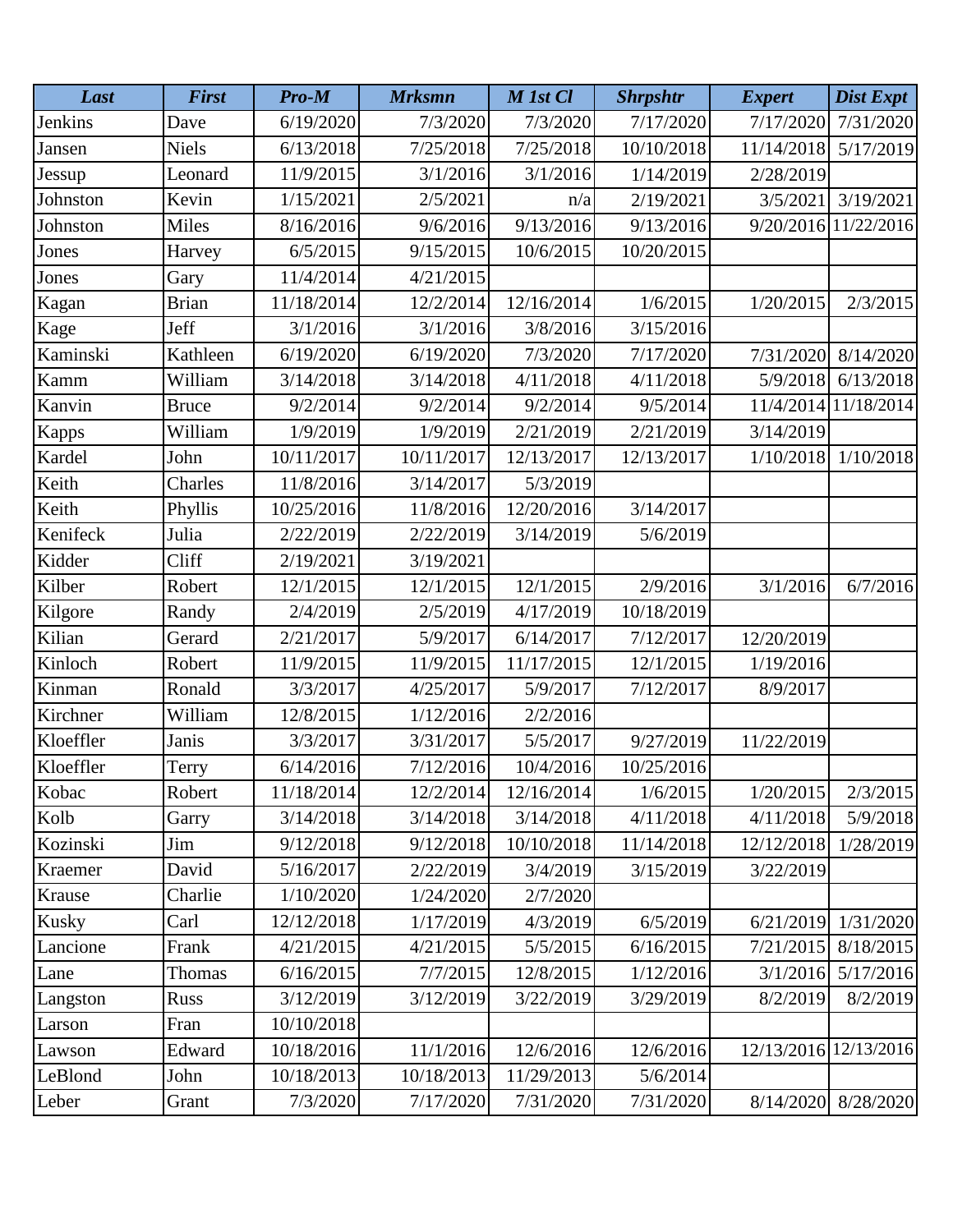| Last            | <b>First</b> | Pro-M      | <b>Mrksmn</b> | M 1st Cl   | <b>Shrpshtr</b> | <b>Expert</b>        | Dist Expt            |
|-----------------|--------------|------------|---------------|------------|-----------------|----------------------|----------------------|
| Lee             | Mike         | 12/13/2017 | 12/13/2017    | 1/10/2018  | 2/14/2018       | 3/14/2018            | 5/9/2018             |
| Leeker          | Craig        | 1/10/2018  | 1/10/2018     | 2/14/2018  | 4/11/2018       | 5/9/2018             | 5/9/2018             |
| Leeker          | Diane        | 1/10/2018  | 2/14/2018     | 2/14/2018  | 4/11/2018       | 2/7/2020             | 2/28/2020            |
| Lemons          | Bill         | 9/16/2014  | 9/16/2014     | 10/7/2014  | 10/21/2014      |                      | 11/4/2014 11/18/2014 |
| Leverton        | <b>Bill</b>  | 10/10/2018 | 11/14/2018    | 12/12/2018 | 1/4/2019        | 3/5/2019             | 4/3/2019             |
| Lewis           | <b>Steve</b> | 6/5/2019   | 6/19/2019     | 7/3/2019   | 7/3/2019        | 7/31/2019            | 8/14/2019            |
| Lile            | Bob          | 9/15/2015  | 9/15/2015     | 10/6/2015  | 10/20/2015      | 12/15/2015           | 4/19/2016            |
| Lindsay         | John         | 4/11/2017  | 4/18/2017     | 4/25/2017  | 5/9/2017        | 6/14/2017            |                      |
| Lipowski        | Ronald       | 6/19/2020  | 6/19/2020     | 7/3/2020   | 7/3/2020        | 7/17/2020            | 7/31/2020            |
| Lockhart        | Susan        | 6/21/2016  | 7/5/2016      | 7/19/2016  | 8/9/2016        |                      |                      |
| Loew            | Gerald       | 2/2/2016   | 3/8/2016      | 3/15/2016  | 4/5/2016        |                      |                      |
| Loew            | Graciela     | 2/2/2016   | 3/8/2016      | 6/14/2016  | 6/21/2016       |                      |                      |
| Long            | <b>Bill</b>  | 10/18/2013 | 10/18/2013    | 10/30/2013 | 12/6/2013       | 1/3/2014             | 2/8/2014             |
| Long            | Diane        | 12/1/2013  | 1/14/2014     | 2/8/2014   | 9/14/2014       |                      |                      |
| Long            | Norman       | 3/8/2016   | 3/15/2016     | 4/12/2016  | 5/3/2016        | 5/17/2016            | 2/14/2018            |
| Luciano         | John         | 6/19/2020  | 6/19/2020     |            |                 |                      |                      |
| Luckscheider    | David        | 4/11/2018  | 4/11/2018     | 6/13/2018  | 11/14/2018      | 12/12/2018           |                      |
| Ludlow          | Doug         | 2/14/2018  | 2/14/2018     | 2/14/2018  | 4/11/2018       | 2/13/2019            |                      |
| Macomber        | Ken          | 4/26/2019  | 5/3/2019      | 5/10/2019  | 6/5/2019        | 7/3/2019             | 7/5/2019             |
| Majer           | Jim          | 5/5/2017   | 5/5/2017      | 5/9/2017   | 5/16/2017       | 6/14/2017            |                      |
| Maldanado       | Marcelino    | 7/1/2014   | 7?15/2014     | 8/19/2014  | 8/19/2014       | 9/2/2014             | 9/2/2014             |
| Mann            | Gerald       | 1/30/2019  | 4/26/2019     | 11/15/2019 | 11/22/2019      |                      | 12/6/2019 12/20/2019 |
| Marcus          | Gary         | 1/22/2019  | 1/22/2019     | 2/1/2019   | 2/1/2019        | 2/13/2019            | 2/13/2019            |
| Marksberry      | Roger        | 5/27/2014  | 5/27/2014     |            |                 |                      |                      |
| Marksberry      | Terry        | 9/23/2013  | 9/23/2013     | 9/24/2013  | 9/26/2013       | 9/27/2013            | 9/27/2013            |
| <b>Matthews</b> | Bob          | 2/8/2019   | 2/15/2019     | 3/1/2019   | 4/10/2019       | 4/24/2019            | 5/10/2019            |
| Maurer          | Greg         | 2/2/2016   | 2/9/2016      | 2/9/2016   | 3/8/2016        | 10/11/2016 1/24/2017 |                      |
| McCauley        | Kevin        | 12/13/2017 | 3/14/2018     |            |                 |                      |                      |
| McCauley        | Lani         | 1/10/2018  | 2/14/2018     | 3/14/2018  |                 |                      |                      |
| McConnell       | John         | 2/2/2016   | 2/16/2016     | 3/8/2016   | 3/15/2016       | 4/12/2016            | 4/19/2016            |
| McConnell       | Daniel       | 11/15/2016 | 12/6/2016     | 1/10/2017  | 2/14/2017       | 3/14/2018            | 6/28/2019            |
| <b>McCourt</b>  | Mike         | 12/8/2015  | 1/5/2016      | 1/12/2016  | 2/9/2016        | 2/16/2016            | 6/7/2016             |
| McGinnis        | Sharon       | 5/10/2016  | 1/10/2018     | 3/12/2019  | 6/2/2019        | 7/31/2019            |                      |
| <b>McGinnis</b> | Donald       | 11/3/2015  | 3/1/2016      | 5/10/2016  | 8/9/2016        | 5/5/2017             | 1/10/2018            |
| Mead            | Dave         | 3/19/2019  | 3/19/2019     | 4/3/2019   | 5/24/2019       | 8/9/2019             | ########             |
| Meincke         | <b>Bryan</b> | 4/26/2019  | 5/6/2019      | n/a        | 4/20/2021       |                      |                      |
| Menendez        | Ilena        | 12/2/2014  | 12/16/2014    | 2/6/2015   |                 |                      |                      |
| Merchant        | Wesley       | 5/10/2019  | 5/10/2019     | 5/17/2019  | 5/24/2019       | 5/31/2019            | 6/21/2019            |
| Meusel          | Juergen      | 10/11/2017 | 11/8/2017     | 1/10/2018  |                 |                      |                      |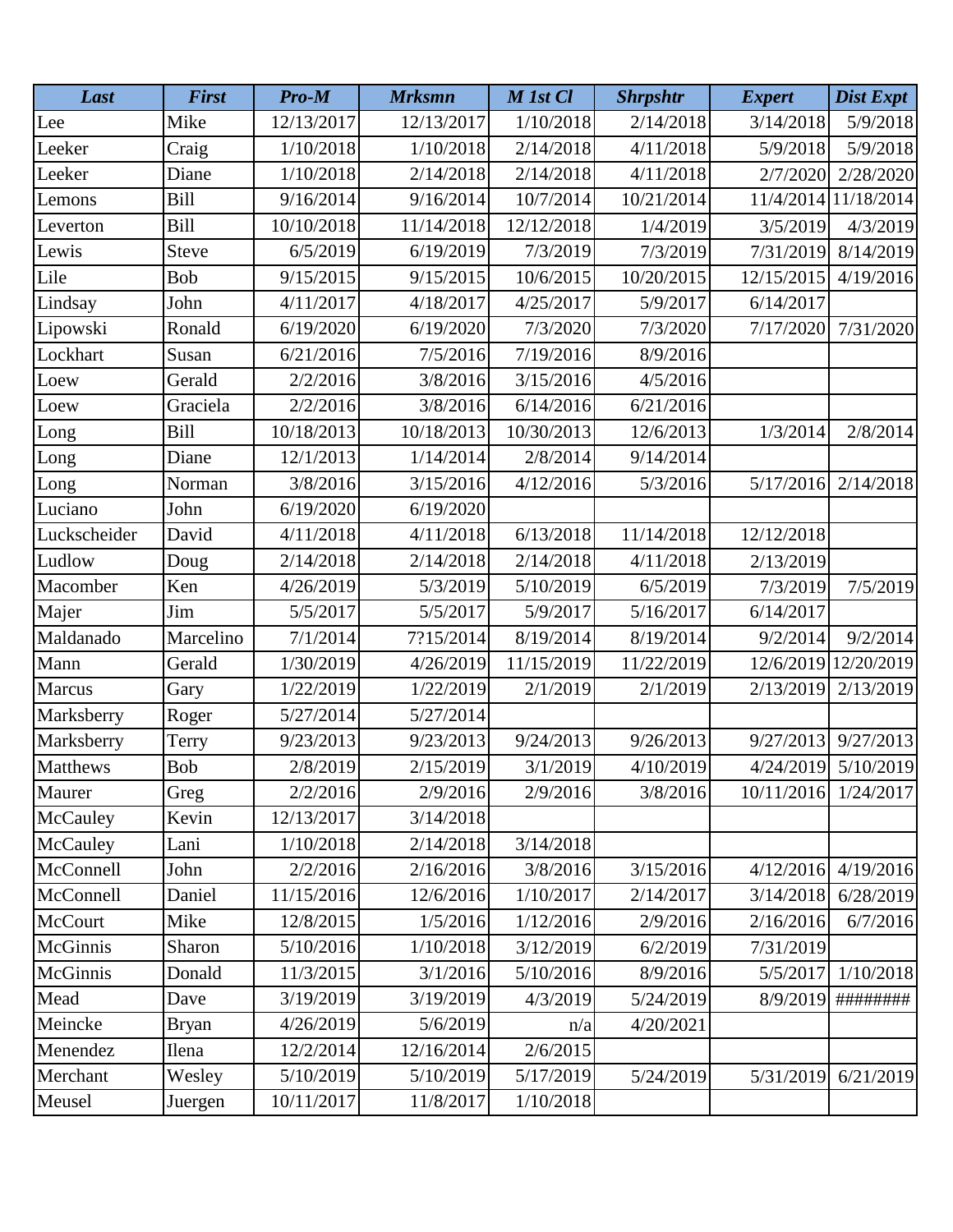| Last          | <b>First</b> | Pro-M      | <b>Mrksmn</b> | M 1st Cl   | <b>Shrpshtr</b> | <b>Expert</b> | Dist Expt           |
|---------------|--------------|------------|---------------|------------|-----------------|---------------|---------------------|
| Mezynski      | John         | 12/18/2020 | 1/15/2021     | n/a        | 2/5/2021        | 3/5/2021      | 4/2/2021            |
| Mick          | Jim          | 6/5/2019   | 6/5/2019      | 7/3/2019   | 7/3/2019        | 7/26/2019     | 10/4/2019           |
| Miller        | Edgar        | 5/9/2017   | 7/12/2017     | 7/12/2017  | 8/9/2017        | 10/11/2017    | 7/19/2019           |
| Miller        | Jim          | 7/7/2015   | 7/7/2015      | 7/21/2015  | 9/1/2015        | 10/8/2015     | 7/12/2016           |
| Miller        | Tom          | 2/27/2019  | 2/27/2019     | 4/20/2019  | 4/22/2019       | 5/17/2019     | 5/24/2019           |
| Miloscio      | Larry        | 7/10/2014  |               |            |                 |               |                     |
| Mittenmeyer   | Ronald       | 7/5/2019   | 7/5/2019      | 7/19/2019  | 7/26/2019       | 9/13/2019     | 9/20/2019           |
| Monteforte    | Vince        | 10/7/2014  | 10/7/2014     |            |                 |               |                     |
| Moore         | John         | 6/17/2014  | 7/15/2014     | 7/15/2014  | 8/19/2014       | 12/16/2014    | 3/3/2015            |
| Moore         | Mary         | 5/31/2019  | 8/9/2019      |            |                 |               |                     |
| Moore         | Mike         | 12/13/2017 | 2/14/2018     | 2/14/2018  | 3/14/2018       | 5/9/2018      | 7/25/2018           |
| Moreland      | John         | 3/5/2019   | 3/7/2019      | 3/30/2019  | 4/4/2019        | 4/26/2019     | 6/14/2019           |
| Moretti       | Steven       | 10/7/2014  | 10/21/2014    | 11/18/2014 | 11/18/2014      | 12/2/2014     | 12/16/2014          |
| Moretti       | Arlene       | 10/7/2014  | 11/18/2014    | 12/16/2014 | 1/6/2015        |               |                     |
| Moritz        | <b>JR</b>    | 2/14/2019  | 2/14/2019     | 2/17/2019  | 2/19/2019       | 4/8/2019      |                     |
| Mosel         | Stephen      | 10/28/2014 | 10/28/2014    | 11/18/2014 | 12/16/2014      | 1/6/2015      | 1/6/2015            |
| Mouser        | Wayne        | 12/20/2016 | 1/3/2017      | 1/24/2017  | 2/21/2017       |               |                     |
| Murphy        | Cynthia      | 12/6/2016  | 1/10/2017     | 1/24/2017  | 2/7/2017        | 3/14/2017     | 4/7/2017            |
| Muth          | Joe          | 6/19/2020  | 7/3/1930      | 7/17/2020  | 7/31/2020       | 8/14/2020     | 10/23/2020          |
| Muscolino     | Richard      | 3/15/2016  |               |            |                 |               |                     |
| Nachbar       | Stephen      | 11/22/2019 | 11/22/2019    | 11/29/2019 | 11/29/2019      | 12/6/2019     | #########           |
| Nance         | Ed           | 4/7/2017   | 4/18/2017     | 4/25/2017  | 5/5/2017        | 5/9/2017      | 6/14/2017           |
| Narkin        | John         | 9/27/2019  | 11/1/2019     | 11/1/2019  | 12/13/2019      |               |                     |
| Navitsky      | Raymond      | 4/25/2017  | 5/5/2017      | 5/16/2017  | 6/14/2017       |               | 8/9/2017 10/11/2017 |
| Nelson        | Joan         | 5/3/2016   | 5/10/2016     | 5/17/2016  | 8/9/2016        | 10/25/2016    | 11/8/2016           |
| Nelson        | Bill         | 9/1/2015   |               |            |                 |               |                     |
| Newhouse      | Steven       | 3/26/2029  | 3/26/2019     | 7/17/2019  | 8/2/2019        |               | 8/28/2019 9/27/2019 |
| Newman        | Jay          | 6/19/2020  | 6/19/2020     | 7/31/2020  | 7/31/2020       |               | 8/14/2020 8/28/2020 |
| Nichols       | Ronald       | 2/9/2016   | 1/15/2019     | 2/5/2019   | 2/11/2019       | 4/9/2019      |                     |
| Nilsen        | Greg         | 11/14/2018 | 11/14/2018    | 12/12/2018 | 12/12/2018      | 12/12/2018    | 4/26/2019           |
| Nolan         | Laurie       | 12/12/2018 |               |            |                 |               |                     |
| Nolan         | Mark         | 10/18/2013 | 10/18/2013    | 12/6/2013  | 1/3/2014        | 2/7/2014      | 4/4/2014            |
| Novak         | Tom          | 1/3/2017   | 1/3/2017      | 1/10/2017  | 2/14/2017       | 2/21/2017     | 3/28/2017           |
| <b>Nutley</b> | Gary         | 2/15/2019  | 2/15/2019     | 2/19/2018  | 2/19/2018       | 3/26/2019     | 8/16/2019           |
| Nutter        | James        | 9/15/2015  | 10/6/2015     | 11/17/2015 | 3/8/2016        | 3/15/2016     | 7/19/2016           |
| O'Brien       | Carmen       | 12/13/2016 | 1/3/2017      | 1/17/2017  | 2/7/2017        |               |                     |
| O'Connor      | Tom          | 6/13/2018  | 6/13/2018     | 10/10/2018 | 10/10/2018      | 1/29/2019     | 2/19/2019           |
| O'Kane        | Cornelius    | 7/1/2014   | 7/15/2014     | 8/19/2014  | 10/21/2014      |               |                     |
| O'Mara        | Ken          | 2/26/2019  | 2/26/2019     | 4/26/2019  | 5/10/2019       | 7/19/2019     | 8/16/2019           |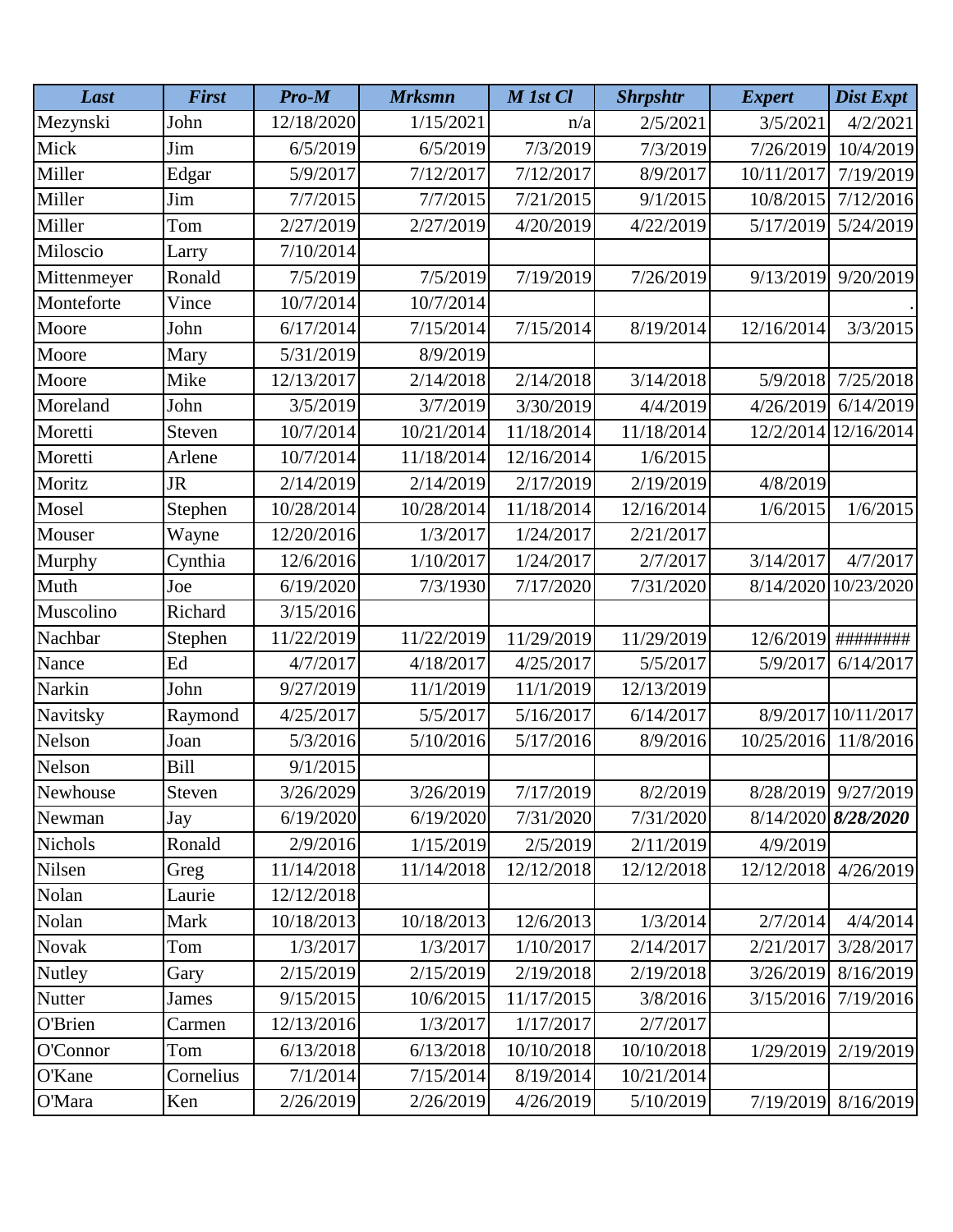| Last        | <b>First</b>    | Pro-M      | <b>Mrksmn</b> | M 1st Cl   | <b>Shrpshtr</b>      | <b>Expert</b> | <b>Dist Expt</b> |
|-------------|-----------------|------------|---------------|------------|----------------------|---------------|------------------|
| O'Neill     | Thomas          | 4/19/2016  | 6/14/2016     | 8/9/2016   | 8/2/2016             | 9/20/2016     | 12/20/2016       |
| Obenchain   | Keith           | 2/20/2019  | 2/20/2019     | 4/11/2019  | 4/12/2019            |               |                  |
| Obenchain   | Susan           | 2/20/2019  | 2/20/2019     | 4/11/2019  | 4/12/2019            |               |                  |
| Officina    | Stanley         | 10/7/2014  | 6/14/2016     | 7/12/2016  | 10/4/2016            | 11/15/2016    |                  |
| Olsen       | Dianne          | 1/5/2016   | 1/12/2016     | 2/2/2016   | 7/5/2016             |               |                  |
| Orlandi     | Girard          | 3/15/2019  | 3/20/2019     | 4/10/2019  | 4/19/2019            |               |                  |
| Orlandi     | Kathryn         | 3/15/2019  | 3/23/2019     | 4/10/2019  | 4/19/2019            |               |                  |
| Osher       | Herb            | 11/15/2018 | 1/17/2020     | 1/24/2020  | 1/31/2020            |               |                  |
| Pack        | Ed              | 2/21/2017  | 3/21/2017     | 3/28/2017  | 3/28/2017            | 3/31/2017     | 4/18/2017        |
| Palazzo     | Anthony         | 10/18/2016 | 10/25/2016    | 11/1/2016  | 11/1/2016            | 11/22/2016    | 12/6/2016        |
| Patton      | <b>James</b>    | 6/14/2017  | 7/12/2017     | 8/9/2017   | 8/9/2017             | 10/11/2017    | 9/12/2018        |
| Pekoe       | Lawrence        | 12/13/2017 | 1/10/2018     | 2/14/2018  | 3/14/2018            |               |                  |
| Peterson    | <b>James</b>    | 12/13/2017 | 3/14/2018     | 4/11/2018  |                      |               |                  |
| Peterson    | William         | 5/20/2014  | 6/17/2014     | 7/15/2014  | 8/1/2014             | 8/1/2014      | 8/5/2014         |
| Petrone     | Bernie          | 8/19/2014  | 8/19/2014     | 9/2/2014   | 3/3/2014             |               |                  |
| Philippe    | Dave            | 2/7/2017   |               |            |                      |               |                  |
| Phillips    | David           | 4/15/2014  | 4/15/2014     | 11/4/2014  | 11/18/2014           | 3/3/2015      | 3/17/2015        |
| Phillips    | Donald          | 4/30/2021  | 5/14/2021     | n/a        | 5/28/2021            | 7/30/2021     | 9/10/2021        |
| Phillips    | Sharon          | 11/14/2014 | 11/4/2014     | 11/18/2014 |                      |               |                  |
| Pilla       | <b>Benedict</b> | 12/1/2015  |               |            |                      |               |                  |
| Plocharczyk | Michael         | 11/17/2015 | 12/8/2015     | 1/12/2016  | 3/15/2016            | 4/5/2016      | 5/10/2016        |
| Ploude      | Ronald          | 11/14/2018 | 12/12/2018    | 12/12/2018 |                      |               |                  |
| Pohl        | Raymond         | 2/28/2017  | 3/14/2017     | 3/31/2017  |                      |               |                  |
| Popp        | Jon             | 6/14/2017  | 6/14/2017     | 8/9/2017   | 10/11/2017           | 10/11/2017    | 11/8/2017        |
| Powierza    | <b>James</b>    | 1/3/2017   | 1/24/2017     | 3/3/2017   | 12/12/2018           |               |                  |
| Prentice    | Peter           | 5/5/2015   | 5/5/2015      | 5/19/2015  | 6/2/2015             | 6/2/2015      | 8/4/2015         |
| Price       | <b>Bill</b>     | 1/12/2016  | 2/16/2016     | 4/12/2016  |                      |               |                  |
| Provost     | Dawn            | 1/29/2019  | 1/29/2019     | 2/22/2019  | 3/5/2019             | 4/19/2019     | 4/26/2019        |
| Pryor       | <b>Steve</b>    | 5/14/2021  | 5/28/2021     | n/a        | 6/11/2021            | 6/25/2021     |                  |
| Puoci       | Pasquale        | 12/13/2017 |               |            |                      |               |                  |
| Purdy       | Stephen         | 9/12/2018  | 12/12/2018    | 2/27/2019  | 5/24/2019            |               |                  |
| Ramirez     | Michael         | 8/28/2020  | 9/25/2020     | 10/23/2020 | 12/18/2020 2/19/2021 |               |                  |
| Rawlinson   | Robert          | 11/8/2016  | 11/15/2016    | 11/22/2016 | 12/6/2016            | 2/28/2017     | 2/28/2017        |
| Renzoni     | Francis         | 6/7/2016   | 6/14/2016     | 6/21/2016  | 7/5/2016             | 7/12/2016     | 8/9/2016         |
| Resseguie   | Ronald          | 4/11/2017  | 4/18/2017     | 4/25/2017  | 5/5/2017             | 5/9/2017      | 5/16/2017        |
| Reynolds    | Richard         | 10/4/2016  | 10/11/2016    | 10/25/2016 | 11/1/2016            | 11/8/2016     | 12/6/2016        |
| Ridolph     | <b>Jack</b>     | 2/9/2016   | 6/14/2016     | 7/5/2016   | 7/12/2016            | 7/19/2016     | 9/20/2016        |
| Roberts     | Gary            | 1/13/2019  | 1/13/2019     | 2/24/2019  | 3/10/2019            | 3/29/2019     | 6/19/2019        |
| Robitaille  | Monique         | 11/14/2018 | 12/12/2018    | 7/12/2019  | 7/26/2019            | 8/2/2019      | 8/30/2019        |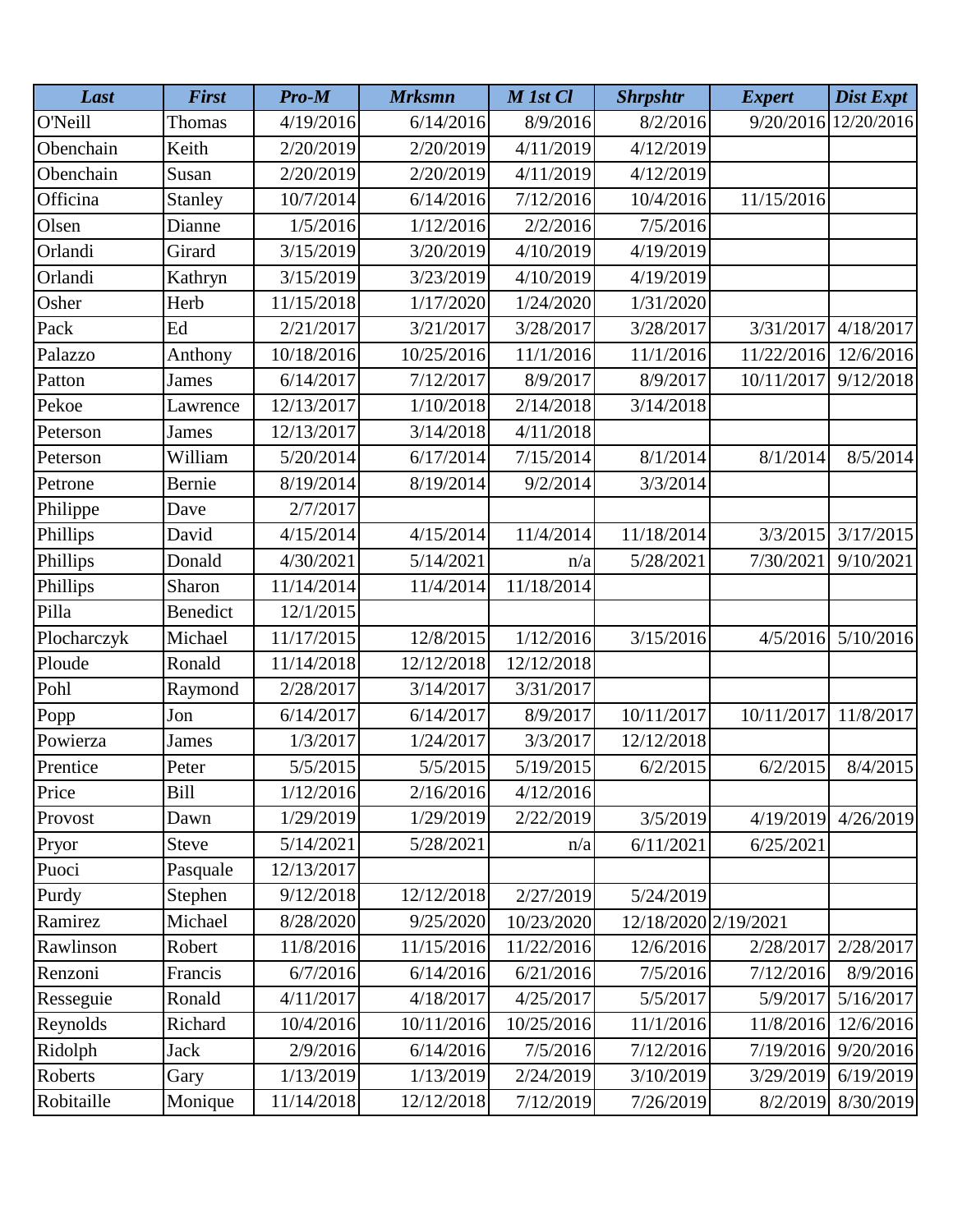| Last           | <b>First</b> | Pro-M      | <b>Mrksmn</b> | M 1st Cl   | <b>Shrpshtr</b> | <b>Expert</b>         | Dist Expt            |
|----------------|--------------|------------|---------------|------------|-----------------|-----------------------|----------------------|
| Robitaille     | Ronald       | 5/10/2019  | 5/10/2019     | 7/12/2019  | 7/26/2019       | 8/2/2019              | 8/9/2019             |
| Rodier         | John         | 5/17/2019  | 5/17/2019     | 5/24/2019  | 6/5/2019        | 6/7/2019              | 6/21/2019            |
| Rodriguez      | Juan         | 7/5/2016   |               |            |                 |                       |                      |
| Roewer         | Martin       | 12/15/2015 | 2/2/2016      | 2/2/2016   | 2/9/2016        | 3/1/2016              | 3/15/2016            |
| Roman          | Todd         | 10/24/2013 | 10/24/2013    | 11/2/2013  | 11/2/2013       | 11/2/2013             | 2/20/2014            |
| Rosenberg      | Martin       | 6/14/2017  | 6/14/2017     | 7/12/2017  | 8/9/2017        | 8/9/2017              | 10/11/2017           |
| Rosgone        | Dennis       | 3/17/2015  | 3/17/2015     | 4/7/2015   | 5/19/2015       | 5/19/2015             |                      |
| Rossi          | <b>Bruce</b> | 4/12/2016  | 8/9/2016      | 8/16/2016  | 9/6/2016        |                       |                      |
| Roush          | Allan        | 10/4/2016  | 11/8/2016     | 11/15/2016 | 12/13/2016      | 1/3/2017              | 5/16/2017            |
| Ruiter         | George       | 5/10/2016  | 5/17/2016     | 5/17/2016  | 8/16/2016       | 10/4/2016             | 12/27/2016           |
| Rumplasch      | John         | 4/16/2021  | 4/16/2021     | n/a        | 4/30/2021       | 4/30/2021             | 5/14/2021            |
| Russell        | Dave         | 4/21/2015  | 6/21/2015     | 7/7/2015   | 7/21/2015       | 8/4/2015              |                      |
| Russo          | Jim          | 5/5/2015   | 5/5/2015      | 5/19/2015  | 6/2/2015        |                       |                      |
| Rutherford     | Colleen      | 9/13/2016  | 10/11/2016    | 3/31/2017  | 7/12/2017       | 11/8/2017             | 5/9/2018             |
| Sambuca        | Ronald       | 3/31/2017  | 4/7/2017      |            |                 |                       |                      |
| Sasenick       | David        | 5/17/2019  | 7/5/2019      | 7/26/2019  | 7/31/2019       | 8/2/2019              | 8/23/2019            |
| Scherer        | Joseph       | 6/17/2014  | 9/2/2014      | 9/6/2014   | 11/18/2014      |                       |                      |
| Scherer        | Kathleen     | 6/17/2014  | 9/2/2014      | 9/6/2014   | 4/7/2015        |                       |                      |
| Schmidt        | William      | 2/9/2016   |               |            |                 |                       |                      |
| Schnably       | Robert       | 6/14/2016  | 6/14/2016     | 6/21/2016  | 7/5/2016        | 7/12/2016             | 7/19/2016            |
| Schrader       | Paul         | 9/15/2015  | 10/20/2015    | 11/15/2015 | 12/8/2015       | 4/5/2016              | 5/10/2016            |
| Schwedfeger    | Donna        | 3/14/2017  | 3/21/2017     | 3/21/2017  | 3/21/2017       | 2/14/2018             | 2/14/2018            |
| Schwedfeger    | Paul         | 3/14/2017  | 3/21/2017     | 3/21/2017  | 3/21/2017       | 1/10/2018             | 2/14/2018            |
| Seitz          | Allen        | 12/12/2018 | 3/1/2019      | 3/3/2019   |                 |                       |                      |
| Seyler         | Gary         | 6/14/2017  | 7/12/2017     | 7/12/2017  | 10/11/2017      | 11/8/2017             | 12/13/2017           |
| Shane          | Heather      | 1/24/2020  | 2/7/2020      | 2/14/2020  |                 |                       |                      |
| Shaw           | Jim          | 5/9/2018   | 5/9/2018      | 7/25/2018  | 7/25/2018       |                       | 9/12/2018 11/14/2018 |
| Shelton        | Hal          | 1/10/2017  | 3/21/2017     | 4/11/2017  | 4/25/2017       | 5/9/2018              | 6/13/2018            |
| Shire          | Richard      | 7/7/2015   | 7/21/2015     | 11/3/2015  |                 |                       |                      |
| Sloan          | Steven       | 2/14/2020  | 2/14/2020     | 2/21/2020  | 2/21/2020       | 2/28/2020             | 2/28/2020            |
| Sierra         | Lou          | 5/24/2019  | 7/3/2019      | 7/3/2019   | 7/12/2019       | 7/26/2019             | 7/31/2019            |
| <b>Simmons</b> | Greg         | 3/21/2017  | 4/25/2017     | 4/25/2017  | 5/16/2017       | 5/16/2017             | 6/14/2017            |
| Simpson        | James        | 6/7/2019   | 6/7/2019      | 6/14/2019  | 6/28/2029       | 8/23/2019             | 9/20/2019            |
| Smith          | Judy         | 4/26/2019  | 6/14/2019     | 9/6/2019   | 9/20/2019       |                       |                      |
| Smith          | Danny        | 12/13/2016 | 12/13/2016    | 12/20/2016 | 1/10/2017       | 1/17/2017             | 1/24/2017            |
| Smith          | Larry        | 10/11/2016 | 10/11/2016    | 10/25/2016 | 11/15/2016      | 12/20/2016 12/27/2016 |                      |
| Smith          | Gail         | 1/6/2017   | 2/3/2017      |            |                 |                       |                      |
| Solow          | <b>Bruce</b> | 3/14/2018  | 3/14/2018     |            |                 |                       |                      |
| Somma          | Gregory      | 3/14/2018  | 3/14/2018     | 4/11/2018  | 5/9/2018        | 6/13/2018             | 7/25/2018            |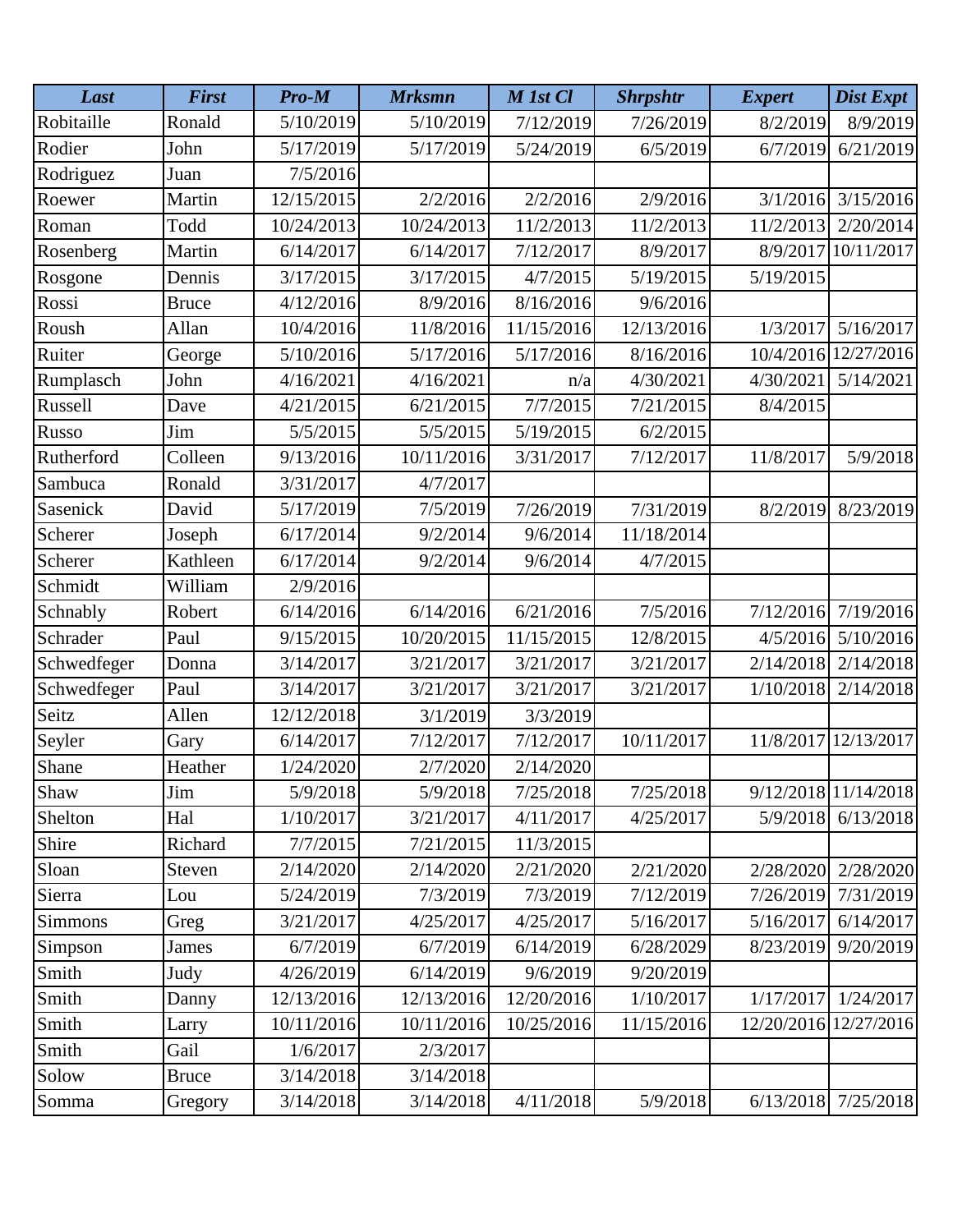| Last            | <b>First</b> | Pro-M      | <b>Mrksmn</b> | M 1st Cl   | <b>Shrpshtr</b> | <b>Expert</b> | Dist Expt            |
|-----------------|--------------|------------|---------------|------------|-----------------|---------------|----------------------|
| <b>Stamulis</b> | Dennis       | 8/18/2015  | 9/1/2015      | 10/6/2015  |                 |               |                      |
| Stein           | Steven       | 10/18/2013 | 10/18/2013    |            |                 |               |                      |
| <b>Stevens</b>  | William      | 12/12/2018 | 12/12/2018    | 3/1/2019   | 3/12/2019       | 3/15/2019     | 5/31/2019            |
| Strone          | Leon         | 4/16/2019  |               |            |                 |               |                      |
| Suban           | Beverly      | 3/8/2016   | 4/19/2016     | 6/7/2016   | 6/14/2017       |               | 6/13/2018 11/14/2018 |
| Suban           | Dave         | 6/2/2015   | 6/2/2015      | 3/8/2016   | 6/13/2018       | 10/10/2018    |                      |
| <b>Summers</b>  | Michael      | 4/11/2018  | 5/9/2018      | 5/9/2018   | 11/14/2018      | 12/12/2018    |                      |
| Swain           | Mark         | 9/15/2015  | 10/20/2015    | 11/17/2015 | 12/15/2015      | 3/1/2016      |                      |
| Swift           | Nadine       | 6/14/2017  | 6/14/2017     | 7/12/2017  | 8/9/2017        | 11/8/2017     | 11/8/2017            |
| Szoyka          | Robert       | 1/17/2019  | 1/17/2019     |            |                 |               |                      |
| Tannert         | Tom          | 3/3/2017   | 4/7/2017      | 4/11/2017  | 4/18/2017       |               |                      |
| Taylor          | Charles      | 9/6/2019   | 9/13/2019     | 9/27/2019  | 10/4/2019       | 10/11/2019    | ########             |
| Taylor          | Ronald       | 11/6/2020  | 11/20/2020    | n/a        | 12/18/2020      | 2/19/2021     |                      |
| Thomassy        | Fernand      | 7/12/2017  | 11/8/2017     | 1/10/2018  | 2/14/2018       | 4/11/2018     | 5/9/2018             |
| <b>Trafton</b>  | Robert       | 5/6/2014   | 5/6/2014      | 5/6/2014   | 5/6/2014        | 6/3/2014      | 6/3/2014             |
| Tyson           | Robert       | 4/30/2021  | 5/28/2021     | n/a        | 6/11/2021       | 2/25/2022     |                      |
| Valentino       | Joseph       | 9/12/2018  | 11/14/2018    | 2/2/2019   | 3/2/2019        | 7/12/2019     |                      |
| VanDevander     | Ron          | 3/21/2017  | 3/28/2017     | 4/11/2017  | 4/18/2017       | 4/25/2017     | 5/9/2017             |
| Veitch          | James        | 6/14/2017  | 6/14/2017     | 8/9/2017   | 10/11/2017      | 12/13/2017    | 1/10/2018            |
| Verikakis       | Yanni        | 6/5/2019   | 6/5/2019      | 7/3/2019   | 7/3/2019        | 7/19/2019     | 7/26/2019            |
| Vilar           | Gerilyn      | 1/10/2020  | 1/17/2019     | 1/24/2020  | 1/24/2020       | 1/31/2020     |                      |
| Vinskey         | Patricia     | 1/10/2018  |               |            |                 |               |                      |
| Vinskey         | Michael      | 1/10/2018  | 2/7/2020      |            |                 |               |                      |
| Wall            | Peter        | 9/15/2015  | 10/6/2015     | 11/17/2015 | 1/5/2016        | 5/10/2016     | 7/19/2016            |
| Walz            | Chuck        | 4/19/2019  | 4/19/2019     | 4/29/2019  | 5/3/2019        | 5/10/2019     | 5/24/2019            |
| Wassmuth        | Bill         | 3/31/2017  | 4/25/2017     | 12/13/2017 | 5/9/2018        | 1/28/2019     | ########             |
| Watson          | Jeff         | 5/24/2019  | 7/3/2019      |            |                 |               |                      |
| Weber           | James        | 5/5/2017   | 5/5/2017      | 5/9/2017   | 2/14/2018       | 4/11/2018     | 4/11/2018            |
| Wemlinger       | Joseph       | 3/3/2017   | 5/5/2017      | 7/12/2017  | 8/9/2017        | 8/9/2017      | 10/11/2017           |
| Westfall        | Robert       | 4/7/2017   | 5/16/2017     | 5/16/2017  | 7/12/2017       | 2/21/2019     | 1/17/2020            |
| Wheeler         | Stephen      | 8/16/2016  | 9/20/2016     | 10/4/2016  | 11/1/2016       | 12/27/2016    | 4/11/2017            |
| Wheeler         | Jim          | 2/14/2017  | 2/21/2017     | 2/28/2017  | 3/3/2017        | 3/14/2017     | 12/12/2018           |
| Wiershem        | Jane         | 3/18/2014  | 3/25/2014     | 5/6/2014   |                 |               |                      |
| Wiershem        | Kenneth      | 3/18/2014  | 4/4/2014      |            |                 |               |                      |
| Wildes          | Thomas       | 5/5/2017   | 5/9/2017      | 5/16/2017  | 6/14/2017       | 6/14/2017     | 7/12/2017            |
| Williamson      | Sarah        | 8/13/2021  | 8/13/2021     | n/a        | 9/10/2021       | 9/15/2021     | 9/15/2021            |
| Willman         | Mark         | 3/9/2019   | 3/13/2019     | 3/30/2019  | 4/4/2019        | 4/26/2019     | 6/14/2019            |
| Willman         | Melinda      | 3/13/2019  | 5/19/2019     |            |                 |               |                      |
| Wilson          | Charles      | 3/3/2017   | 3/3/2017      | 3/31/2017  | 4/7/2017        | 4/7/2017      | 5/5/2017             |